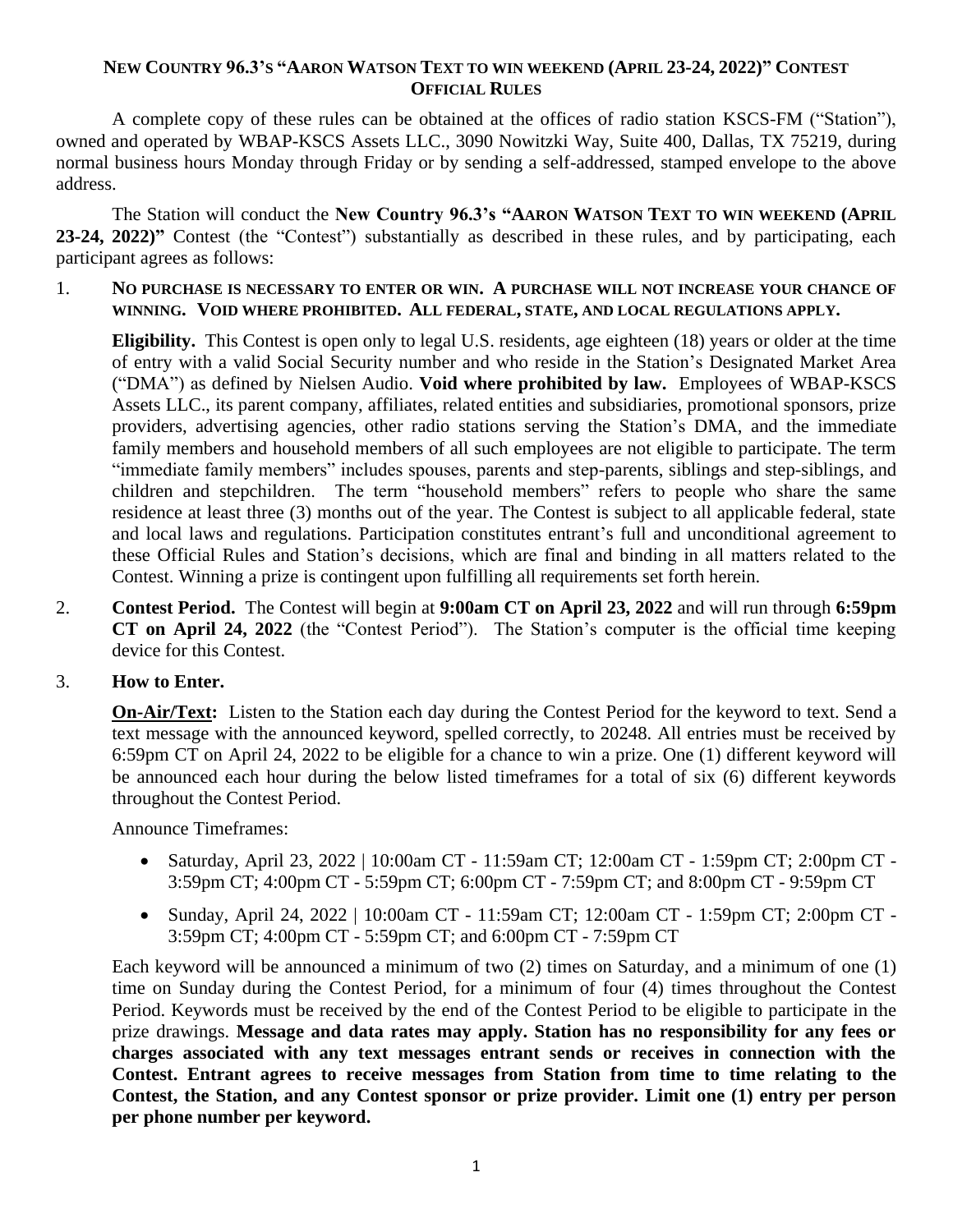- 4. **Grand Prize Winner Selection.** On or about 10:00am CT on Monday, April 25, 2022, Station will select one (1) potential grand prize winner in a random drawing from among all valid entries received by Station during the Contest Period to receive the prize. Each winning entrant will be contacted using the email address and/or telephone number provided with the entry and may be awarded the prize (subject to verification of eligibility and compliance with the terms of these rules). Station's decisions as to the administration and operation of the Contest and the selection of the potential winner are final and binding in all matters related to the Contest. Failure to respond to the initial verification contact within three (3) days of notification or failure to claim the prize within three (3) days of verification as a winner will result in disqualification and forfeiture of the prize.
- 5. **Verification of Potential Winner.** THE ELIGIBILITY OF ALL POTENTIAL CONTEST WINNERS IS SUBJECT TO VERIFICATION BY STATION WHOSE DECISIONS ARE FINAL AND BINDING IN ALL MATTERS RELATED TO THE CONTEST. The potential winner must continue to comply with all terms and conditions of these Official Rules, and winning is contingent upon fulfilling all requirements. The potential winner may be notified by email and/or telephone call after the date of random drawing and/or winner determination. The potential winner will be required to sign and return to Station, within three (3) days of the date notice is sent, an affidavit of eligibility and a liability/publicity release (except where prohibited) to claim the prize, if applicable. A winner who returns the affidavit of eligibility and liability/publicity release will be deemed to have accepted the contest prize and thereafter will not be permitted to rescind their acceptance of the prize and/or return the prize. If a potential winner cannot be contacted, fails to sign and return the affidavit of eligibility and/or the liability/publicity release within the required time period (if applicable), or if the prize or prize notification is returned as undeliverable, potential winner forfeits prize. In the event that the potential winner of a prize is disqualified for any reason, Station may award the applicable prize to an alternate winner by random drawing from among all remaining eligible entries. Unclaimed prizes may not be awarded.
- 6. **Prizes.** One (1) prize (each, a "Prize") will be awarded in this Contest. The Prize includes: two (2) tickets to see Aaron Watson at The Rustic in Dallas, TX on July 14, 2022.
- 7. **Grand Prize.** One (1) prize (each, a "Prize") will be awarded in this Contest. The Prize includes: six (6) VIP passes to the Aaron Watson concert at The Rustic to include optimal viewing in front of the stage, VIP entry, VIP cash bar, and one \$100 Rustic gift card.

# 8. **TOTAL ARV OF ALL CONTEST PRIZES IS: FIVE HUNDRED DOLLARS (\$500.00).**

For entry to the prize event(s), each event attendee may be required to show valid proof of **vaccination against the COVID-19 virus and/or valid proof of a negative test for the COVID-19 virus within 72 hours (or such other time as the event organizers require) prior to the event(s). Attendees are encouraged to check event organizers' website prior to attending the event for upto-date information on event attendance requirements.**

Winner is responsible for all taxes associated with prize receipt and/or use. Odds of winning a prize depend on a number of factors including the number of eligible entries received during the Contest Period and listeners participating at any given time.

There is no substitution, transfer, or cash equivalent for prizes, except that the Station may, in its sole discretion and to the extent permitted by law, substitute prizes of comparable value or cash. The prizes are expressly limited to the item(s) listed above and do not include taxes, gratuities or any other expenses. Any tickets and/or gift certificates/cards awarded as part of a prize will be subject to the terms and conditions set forth by the issuer and are valid only on the date(s) printed on the tickets or gift certificates/cards. Other restrictions may apply.

If any prize or a portion of any prize is postponed, cancelled, or otherwise unavailable due to disease, epidemic, pandemic, quarantine, any acts of government and/or any reason that is beyond the control of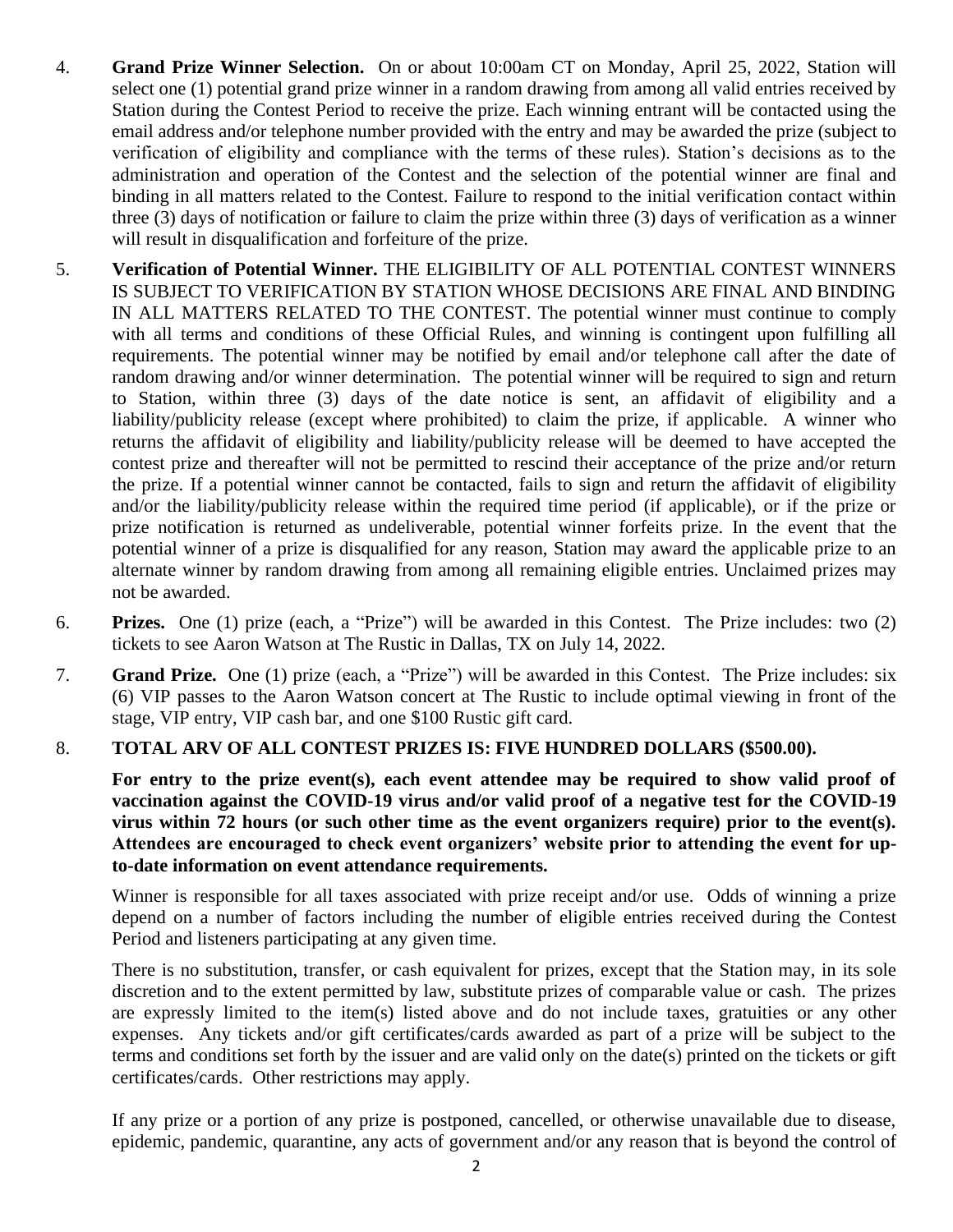Station or any Sponsor, then no substitution shall be provided. Station and any Sponsors make no representation or warranty about the safety of any prize. By accepting and using a prize, each winner acknowledges and assumes all risks of accepting and using the prize, and any other risks associated with the prize.

- 9. **Entry Conditions and Release.** By entering, each participant agrees to: (a) comply with and be bound by these Official Rules and the decisions of the Station, which are binding and final in all matters relating to this Contest; (b) release and hold harmless Station, Cumulus Media New Holdings, Inc., and its subsidiaries, related and affiliated companies, participating sponsors, the prize suppliers and any other organizations responsible for sponsoring, fulfilling, administering, advertising or promoting the Contest, and each of their respective past and present officers, directors, employees, agents and representatives (collectively, the "Released Parties") from and against any and all claims, expenses, and liability, including but not limited to negligence and damages of any kind to persons and property, including but not limited to invasion of privacy (under appropriation, intrusion, public disclosure of private facts, false light in the public eye or other legal theory), defamation, slander, libel, violation of right of publicity, infringement of trademark, copyright or other intellectual property rights, property damage, or death or personal injury arising out of or relating to a participant's entry, creation of an entry or submission of an entry, participation in the Contest, acceptance or use or misuse of prize (including any travel or activity related thereto) and/or the broadcast, exploitation or use of entry; and (c) indemnify, defend and hold harmless the Released Parties from and against any and all claims, expenses, and liabilities (including reasonable attorneys' fees) arising out of or relating to an entrant's participation in the Contest and/or entrant's acceptance, use, non-use or misuse of the prize.
- 10. **Publicity.** Except where prohibited, participation in the Contest constitutes winner's consent to use by the Station and its agent of winner's name, likeness, photograph, voice, opinions and/or biographical information (including hometown and state) for promotional purposes in any media, worldwide, without further payment or consideration, unless otherwise prohibited by law.
- 11. **Taxes.** All State, Local, Federal and/or other taxes, duties, tariffs, title fees, licensing fees, or other fees for prizes awarded become the sole responsibility of the winner. All those who win a prize or prizes valued \$600 or more in any given year will be issued an IRS Form 1099 to report their winnings.
- 12. **General Conditions.** Station reserves the right to cancel, suspend and/or modify the Contest, or any part of it, if any fraud, technical failures or any other factor beyond Station's reasonable control impairs the integrity or proper functioning of the Contest, as determined by Station in its sole discretion. Station reserves the right in its sole discretion to disqualify any individual it finds to be tampering with the entry process or the operation of the Contest or to be acting in violation of these Official Rules or acting in an unsportsmanlike or disruptive manner. Any attempt by any person to deliberately undermine the legitimate operation of the Contest may be a violation of criminal and civil law, and, should such an attempt be made, Station reserves the right to seek damages from any such person to the fullest extent permitted by law. Station's failure to enforce any term of these Official Rules shall not constitute a waiver of that provision.
- 13. **Limitations of Liability.** The Released Parties are not responsible for: (1) any incorrect or inaccurate information, whether caused by Station, entrants, printing errors or by any of the equipment or programming associated with or utilized in the Contest; (2) technical failures of any kind, including but not limited to malfunctions, interruptions, or disconnections in phone lines or network hardware or software; (3) unauthorized human intervention in any part of the entry process or the Contest; (4) technical or human error which may occur in the administration of the Contest or the processing of entries; or (5) any injury or damage to persons or property which may be caused, directly or indirectly, in whole or in part, from entrant's participation in the Contest or receipt or use, non-use or misuse of any prize. No more than the stated number of prizes will be awarded. In event that a production, technical, programming or other error causes more than stated number of prizes as set forth in these Official Rules